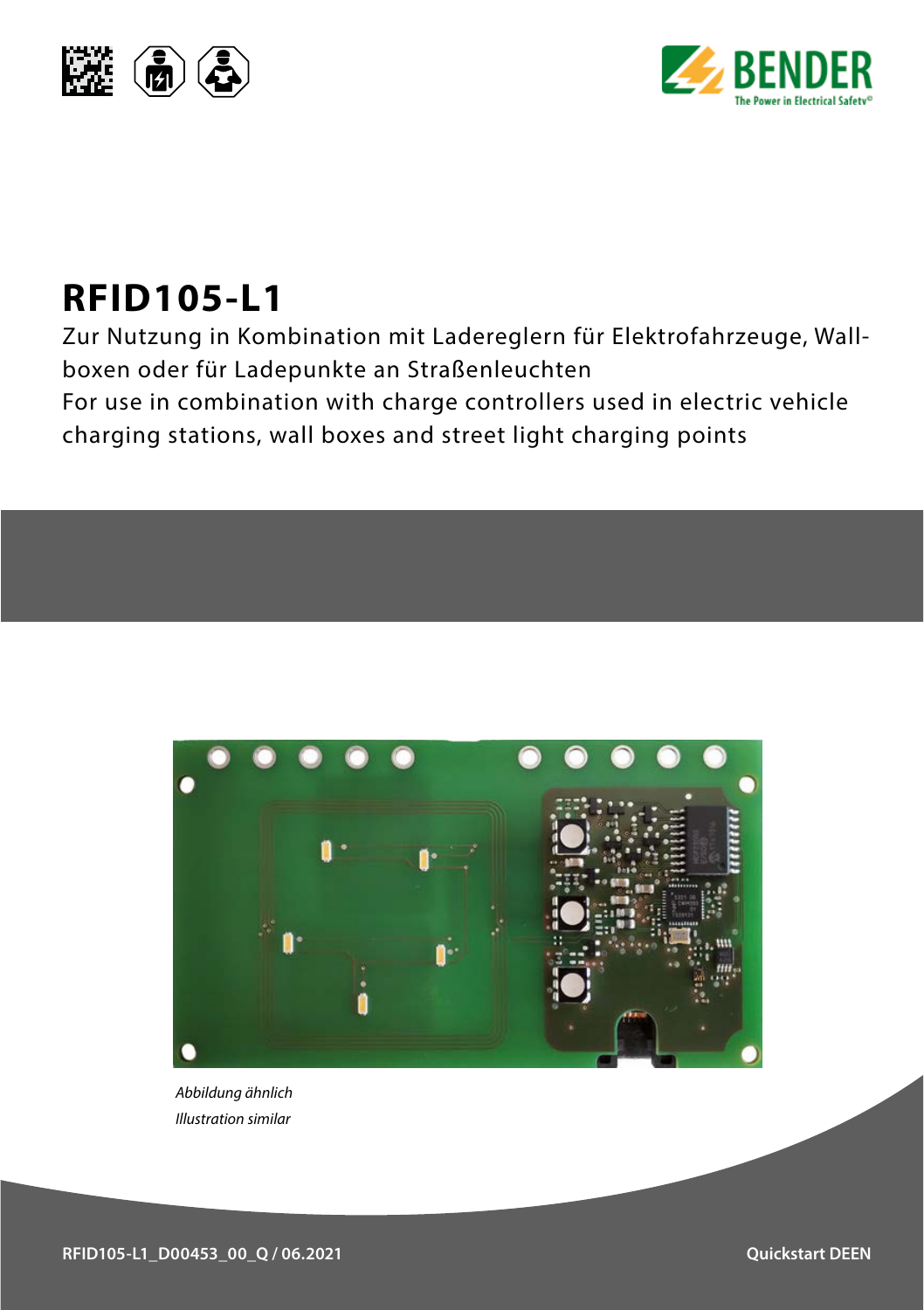

#### RFID105-L1 Modul

**i** *Bestandteil der Gerätedokumentation sind neben dieser Kurzanleitung die "Sicherheitshinweise für Bender-Produkte" und das dazugehörige Handbuch, herunterladbar unter https://www. bender.de/service-support/downloadbereich.* 

#### **Lieferumfang:**

- RFID117-L1 Modul
- Quick-Start DE/EN
- Sicherheitshinweise

#### **Bestellangaben:**

#### RFID105-L1 module

**i** *Part of the device documentation in addition to this quickstart is the enclosed "Safety instructions for Bender products" and the manual, which can be downloaded from https://www.bender.de/en/ service-support/downloads.* 

#### **Scope of delivery:**

- RFID105-L1 module
- Quick Start DE/EN
- Safety instructions

#### **Ordering information**

| Typ / Type                                       | Art.-Nr. / Art.-No. | 'Handbuch Nr. / Manual No. |
|--------------------------------------------------|---------------------|----------------------------|
| RFID105-L1 (RJ45-Kabel (Länge 500 mm) enthalten) | B 94060105          | D00453                     |
| RFID105-L1 (RJ45 cable (length 500 mm) included) |                     |                            |

#### **Bestimmungsgemäße Verwendung**

Dieses Handbuch beschreibt ein RFID-Modul, das nur in Verbindung mit Ladereglern von Bender verwendet werden kann. Der Laderegler wurde für die Verwendung in Ladestationen für Elektrofahrzeuge (EV), Wallboxen und Ladepunkte in Straßenleuchten entwickelt.

Das RFID-Modul ist eine separate Platine, welche die Interaktion zwischen Benutzer und Ladesystem vereinfacht. Es entspricht der Norm ISO 14443A/MIFARE. Das Modul wird über ein Standard-RJ45-Kabel an den Laderegler angeschlossen werden, welcher die Hauptkomponente des Ladesystems darstellt.

#### **Intended use**

This manual provides a description of an RFID module, which can only be used in combination with Bender charge controllers. The charge controller is designed for use in electric vehicle (EV) charging stations, wall boxes and street light charging points.

The RFID module is a separate PCB which facilitates user interaction with the charging system and is designed according to ISO14443A/MIFARE. It can be connected to the charge controller, the main component of a charging system, using a standard RJ45 cable.

#### **Maße**

#### **Dimensions**



*Hinweis: Toleranz gemäß ISO 2768-m; Maße in mm*

*Note: Tolerance acc. to ISO 2768-m; DImensions in mm*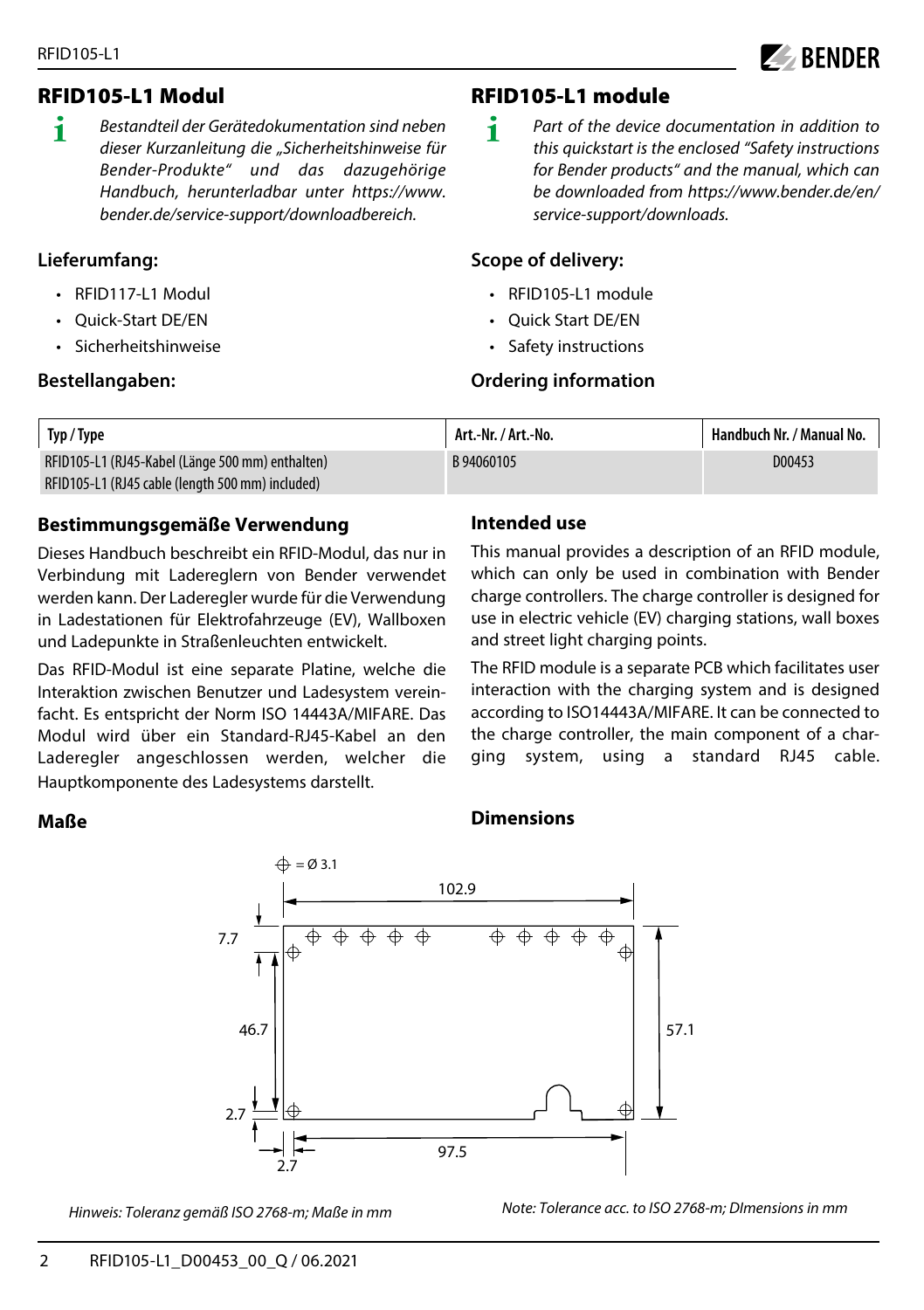

#### **Konformitätserklärung Declaration of conformity**



# $\epsilon$

**Bender GmbH & Co. KG**

Postfach 1161 • 35301 Grünberg/Germany Londorfer Straße 65 • 35305 Grünberg/Germany Phone: +49 6401 807-0 • Fax: +49 6401 807-259 E-Mail: info@bender.de • www.bender.de

### **EU - K o n f o r m i t ä t s e r k l ä r u n g** *EU* - *Declaration of Conformity*

| Hersteller:<br>Manufacturer:         | Bender GmbH & Co. KG<br>erklärt in alleiniger Verantwortung, dass das Produkt<br>declare under our sole responsibility that the product                                                                                                                                                   |                        |                                         |
|--------------------------------------|-------------------------------------------------------------------------------------------------------------------------------------------------------------------------------------------------------------------------------------------------------------------------------------------|------------------------|-----------------------------------------|
|                                      |                                                                                                                                                                                                                                                                                           |                        |                                         |
| Produktbezeichnung:<br>Product name: | RFID-Modul RFID10x (siehe Anlage)<br>RFID module RFID10x (see annex)<br>auf das sich diese Erklärung bezieht, mit den Vorschriften<br>folgender Europäischen Richtlinien übereinstimmt.<br>to which this declaration relates, is in conformity with the<br>following European directives. |                        |                                         |
|                                      |                                                                                                                                                                                                                                                                                           |                        |                                         |
| Directives:                          | 2011/65/EU<br>2014/53/EU<br>RED                                                                                                                                                                                                                                                           | <b>RoHS-Richtlinie</b> | RoHS directive<br>Radio Equipment Direc |
|                                      | Zur Beurteilung der Konformität wurden folgende Normen herangezogen:<br>The assessment of this product has been based on the following standards:                                                                                                                                         |                        |                                         |
| Applied standards:                   |                                                                                                                                                                                                                                                                                           |                        |                                         |
|                                      | <b>EN 50364</b>                                                                                                                                                                                                                                                                           | :2010                  |                                         |
|                                      | EN 60950-1                                                                                                                                                                                                                                                                                | $: 2006$ A2:2013       |                                         |
|                                      | <b>EN 61851-1</b>                                                                                                                                                                                                                                                                         | :2011                  |                                         |
|                                      | EN 61851-22                                                                                                                                                                                                                                                                               | :2002                  |                                         |
|                                      | <b>EN IEC 63000</b>                                                                                                                                                                                                                                                                       | :2018                  |                                         |
|                                      | <b>ETSI EN 300 330</b>                                                                                                                                                                                                                                                                    | <b>V2.1.1 :2017</b>    |                                         |
|                                      | <b>ETSI EN 301 489-1</b>                                                                                                                                                                                                                                                                  | <b>V2.1.1:2017</b>     |                                         |
|                                      | <b>ETSI EN 301 489-3</b>                                                                                                                                                                                                                                                                  | V2.1.1:2019-03         |                                         |
| Grünberg, den 30.06.2021             |                                                                                                                                                                                                                                                                                           |                        | (J. Schäfer, Head of Quality)           |
| Anmerkung:                           | Die Anlagen sind Bestandteil dieser EU-Konformitätserklärung.<br>*Evtl. Normen Einschränkungen sind gerätespezifisch in der Typenliste gekennzeichnet.                                                                                                                                    |                        |                                         |
| Remark:                              | The annexes are part of this EU declaration.                                                                                                                                                                                                                                              |                        |                                         |

*The annexes are part of this EU declaration. \*Limitation of standards are marked with a sign in the attached type list.*

WEEE-Reg.-Nr. DE 43 124 402 Seite/page 1 / 2 Ausgabe/revision: 1

**BENDER** Group